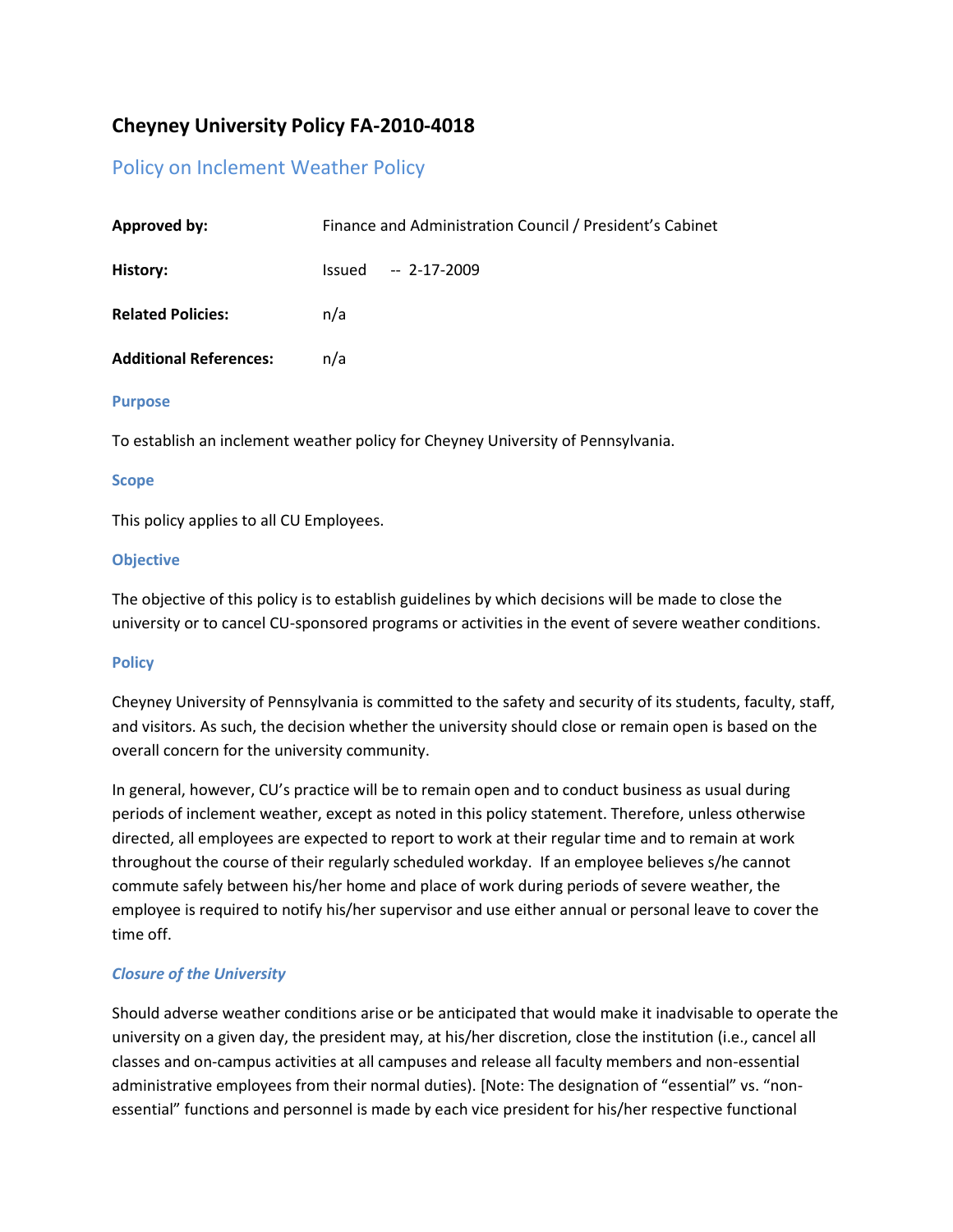### **Cheyney University Policy FA-2010-4018 Policy on Inclement Weather Policy Page 2**

area. Employees in essential operations will be advised of the critical and essential nature of their function and of how this policy applies to them.]

#### *Reopening of the University*

The university will reopen at the beginning of the first complete shift of the workday immediately following the day(s) of closure.

#### *Cancellation of CU-Sponsored Activities or Events in the Absence of University Closure*

Should adverse weather conditions arise or be anticipated that would make it inadvisable to conduct an CU-sponsored activity or event on a date when the university otherwise remains open, the sponsoring unit/department has the option to cancel or postpone the function.

**Note:** This policy is consistent with SSHE policies and procedures. (See Management Directive 530.17 Amended, November 13, 2007.)

#### **Definitions**

*Essential function:* A function that has been designated as essential to the continued and safe operation of the campus. (Essential functions may vary depending upon the circumstances of the emergency.)

[Essential employee:](https://webmail.cheyney.edu/owa/redir.aspx?C=34b106a526494068b25f1c0ab1d3ba21&URL=http%3a%2f%2fwww.iup.edu%2fWorkArea%2flinkit.aspx%3fLinkIdentifier%3did%26ItemID%3d85161) An employee who works in an essential operation and is required to work during a partial or full-day campus closing.

*Liberal leave:* Applies to the time period employees are unable to get to work. Employees must utilize approved annual, personal or documented compensatory time. The intent to use such leave must be reported and called in to the supervisor in accordance with department call-in procedures. Under conditions of liberal leave, all supervisors will approve submitted leaves, assuming leave is available.

#### **Responsibilities**

The President of CU (or his/her designee) is responsible for making the decision to close the university during periods of inclement weather.

The responsibilities of the Vice Presidents, the Director of Public Relations and Marketing, and CU employees with response to university closure are detailed in the "Procedures" section of this policy statement.

The responsibilities of CU event sponsors who may opt to cancel or postpone university-sponsored functions during periods of severe weather when the university otherwise remains open are also detailed in the "Procedures" section of this statement.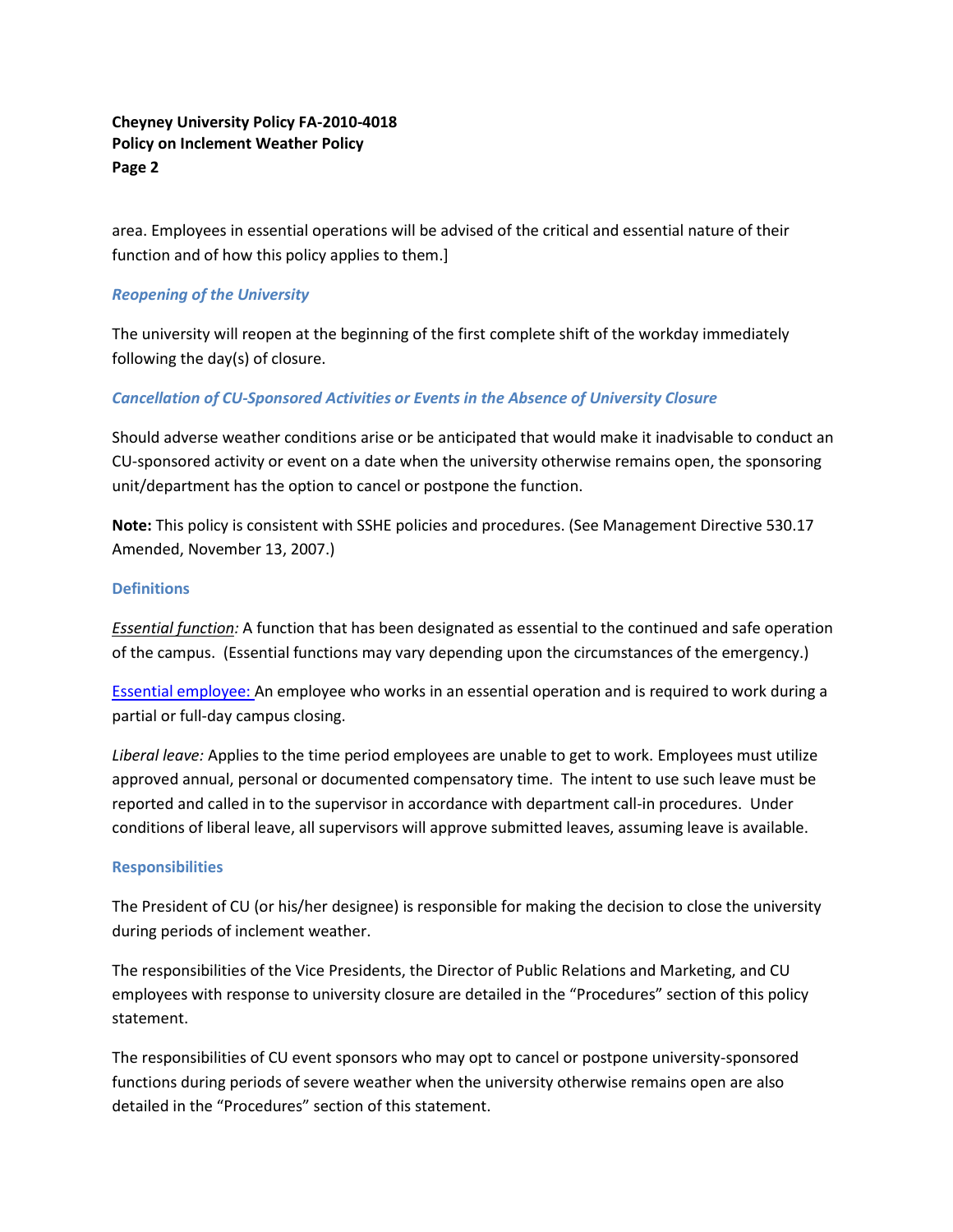#### **Cheyney University Policy FA-2010-4018 Policy on Inclement Weather Policy Page 3**

#### **Decision Making**

There is an important distinction between the decision to "cancel classes" and the decision to "close the university." When classes are canceled, staff, managers, administrators, and faculty whose responsibilities lie outside the classroom are expected to report to work. Employees choosing not to report to work when classes are canceled will be charged paid leave time, either annual, personal leave, or leave without pay, and must submit a leave slip to the Payroll Office.

The president and/or the governor have the authority to "close the university." The decision to close the university will be made only under the most extreme circumstances. If the decision is made to close the university, only ["essential" employees](https://webmail.cheyney.edu/owa/redir.aspx?C=34b106a526494068b25f1c0ab1d3ba21&URL=http%3a%2f%2fwww.iup.edu%2fWorkArea%2flinkit.aspx%3fLinkIdentifier%3did%26ItemID%3d85161) will be required to report to work. Employees who possess this designation are notified in writing from the Office of Human Resources and receive a picture identification indicating their classification as an ["essential employee."](https://webmail.cheyney.edu/owa/redir.aspx?C=34b106a526494068b25f1c0ab1d3ba21&URL=http%3a%2f%2fwww.iup.edu%2fWorkArea%2flinkit.aspx%3fLinkIdentifier%3did%26ItemID%3d85161) Essential employees who do not report to work when a state of emergency is declared are charged annual or personal leave and are required to submit a leave slip to payroll. Nonessential employees will be authorized to be absent from work in the case of the governor-declared state of emergency in the commonwealth and are not required to submit leave slips.

There is an expectation that the university's residential campus—will never close because of our obligation to provide services to our residential students. Regional campuses and sites that are nonresidential may close in case of inclement weather.

As the timing of announcements of a decision is critical, if class cancellation or university closing is deemed to be necessary, an attempt will be made to announce a decision prior to 6:00 a.m. for day classes and morning shifts, and prior to 4:00 p.m. for night classes and afternoon/third shifts. Decisions about class cancellations will also include clear information about class cancellation at the regional campuses and at all CU sites. The directors or deans of these sites will be notified by telephone by the provost when the class cancellation decision is made. After consultation with the provost, site directors *may* choose to "close" those sites that are not residential in nature. Decisions will also be made by the respective vice president about the status of on-campus and off-campus events, including athletic events, at the same time that the class cancellation decisions are made.

#### **Responsibilities**

The Office of Telecommunications will be charged with sending a message via e-mail and text message to all employees. Employees will obtain information from the CU website or by calling the CU Information Line. When classes are canceled, the message will remind employees that they are required to work during that day despite the cancellation of classes, and, if they choose not to come to work